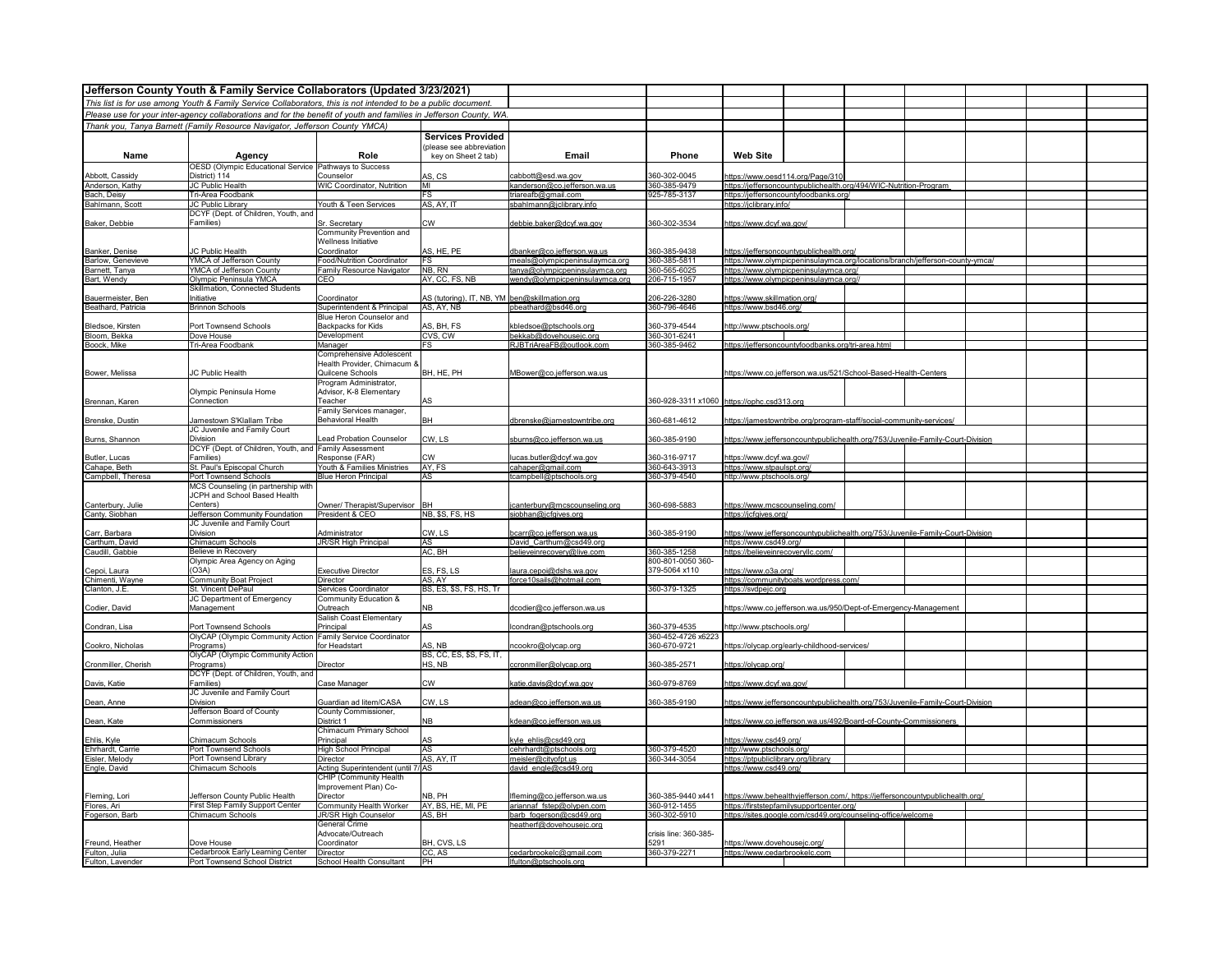|                            | DCYF (Dept. of Children, Youth, and                   |                                        |                      |                                    |                       |                                                                                                             |
|----------------------------|-------------------------------------------------------|----------------------------------------|----------------------|------------------------------------|-----------------------|-------------------------------------------------------------------------------------------------------------|
| Garcia, Jessica            | Families)                                             | Case Manager                           | <b>CW</b>            | essica.garcia@dcyf.wa.gov          | 360-316-6580          | https://www.dcyf.wa.gov/                                                                                    |
|                            | Port Townsend Schools                                 |                                        | AS                   |                                    | 360-379-4520          | http://www.ptschools.org.                                                                                   |
| Gard, Kiley                |                                                       | High School Counselor                  |                      | kgard@ptschools.org                |                       |                                                                                                             |
|                            | DCYF (Dept. of Children, Youth, and                   |                                        |                      |                                    |                       |                                                                                                             |
| Geron, Shawn               | Families)                                             | Supervisor                             | CW, FC, PE           | shawn.geron@dcyf.wa.gov            | 360-301-1105          | https://www.dcyf.wa.gov/                                                                                    |
| Gessner-Crabtree, Sandy    | Port Townsend Schools                                 | Acting Superintendent (until 7/ AS     |                      | sgessner@ptschools.org             | 360-379-4501          | http://www.ptschools.org/                                                                                   |
| Gohn, Emily                | Swan School                                           | Head of School                         | <b>AS</b>            | Emily@Swanschool.org               | 360-385-7340          | https://swanschool.org/                                                                                     |
|                            |                                                       |                                        |                      |                                    |                       |                                                                                                             |
|                            |                                                       |                                        | FC.                  |                                    |                       |                                                                                                             |
| Golts, Elsa                | Foster Supports of Jefferson County                   | Care Coordinator                       |                      | sjeffco@gmail.com                  |                       | https://www.fostersupportsofjeffersoncounty.orgg                                                            |
| Gudger, Mark               | Chimacum Schools                                      | Jr/Sr High Dean of Students            | AS                   | Mark_Gudger@csd49.org              | 360-302-5904          | https://www.csd49.org/                                                                                      |
| Hanna, lan                 | Olympic Angels                                        | <b>Board President</b>                 | FS, YM               | ian@olympicangels.org              | 904-333-1714          | https://www.olympicangels.org/                                                                              |
|                            |                                                       | Case Manager and Dare to               |                      |                                    |                       |                                                                                                             |
| Hanna, Morgan              | Olympic Angels                                        | Dream Mentor                           | FS, NB, YM           | morgan@olympicangels.org           | 360-531-3554          | https://www.olympicangels.org//                                                                             |
| Hannon, Anna               | YMCA of Jefferson County                              | Administrative Coordinator             | <b>NR</b>            | jcadmin@olympicpeninsulaymca.org   | 360-554-0007          | http://www.olympicpeninsulaymca.org/                                                                        |
| Haynes, Jud                | Port Townsend Police Department                       | Counselor                              | CW, CVS              | jhaynes@cityofpt.us                | 360-531-3446          |                                                                                                             |
|                            |                                                       |                                        |                      |                                    |                       |                                                                                                             |
|                            |                                                       | WISe (Wraparound with                  |                      |                                    |                       |                                                                                                             |
|                            |                                                       | Intensive Services)                    |                      |                                    | 360-302-0853, 360-    |                                                                                                             |
| Heil, Jenna                | Discovery Behavioral Health                           | Coordinator                            | BH                   | ennah@discoverybh.org              | 385-0321 x113         | https://www.discoverybh.org                                                                                 |
|                            | First Presbyterian Church Port                        |                                        |                      |                                    |                       |                                                                                                             |
| Heins, Rev. Paul           | Townsend                                              | Pastor                                 | AY, BS               | pastorpaul@fpcpt.org               | 360-385-2525          | https://fpcpt.org/                                                                                          |
|                            | <b>Ecumenical Christian Helping Hands</b>             |                                        |                      |                                    |                       |                                                                                                             |
| Heitmann, Rich             | Organization (ECHHO)                                  | Director of Operations                 | BS, EC, Tr           | nfo@echhojc.org                    | 360-379-3246          | http://echhojc.org/                                                                                         |
|                            |                                                       |                                        | AY                   |                                    |                       |                                                                                                             |
| Hoffer-Pauley, Shayann     | Jefferson Teen Center                                 | Director                               |                      | shayann_hoffer@yahoo.com           | 360-302-5939          | https://www.jeffersonteencenter.org                                                                         |
| Hoffman-Hill, Chris        | JC Library                                            | Public Services Manager                | AS, AY, IT           | choffmanhill@jclibrary.info        | 360-385-6544          | https://jclibrary.info/                                                                                     |
|                            | Olympic Area Agency on Aging                          |                                        |                      |                                    |                       |                                                                                                             |
| Housden, Janet             | (O3A)                                                 | Program Manager                        | <b>FS</b>            | anis.housden@dshs.wa.gov           | 360-379-5064 x105     | https://www.o3a.org/                                                                                        |
|                            |                                                       | Children, Youth, and Teen              |                      |                                    |                       |                                                                                                             |
| Humphries, Jessica         | Jamestown S'Klallam Tribe                             | Program Coordinator                    | <b>RN</b>            | humphries@jamestowntribe.org       | 360-681-5602          | https://jamestowntribe.org/program-staff/social-community-services/                                         |
| Jaber, Tiffiny             | Quilcene School District                              | Counselor & McKinney Vento BH          |                      |                                    | 360-765-2955          |                                                                                                             |
|                            |                                                       |                                        |                      | tjaber@gsd48.org                   |                       | https://www.qsd48.org/, https://www.qsd48.org/QKS/Department/25-Counselor.html/1341-Homeless-Education.html |
|                            | DCYF (Dept. of Children, Youth, and                   |                                        |                      |                                    |                       |                                                                                                             |
| Jackson, Brandon Backus    | Families)                                             | Case Manger                            | <b>CW</b>            | brandon.jackson@dcyf.wa.gov        | 360-912-4142          | https://www.dcyf.wa.gov/                                                                                    |
| James Wilson, Jennifer     | Port Townsend Schools                                 | <b>Board Member</b>                    | <b>NB</b>            | jjwilson@ptschools.org             |                       |                                                                                                             |
|                            | OlyCAP (Olympic Community Action                      |                                        |                      |                                    |                       |                                                                                                             |
| Jorgensen, Lisa            | Programs)                                             | Early Childhood Services               | AS                   | jorgensen@olycap.org               |                       | https://olycap.org/                                                                                         |
|                            |                                                       |                                        |                      |                                    |                       |                                                                                                             |
|                            | OlyCAP (Olympic Community Action                      |                                        |                      |                                    |                       |                                                                                                             |
| Juskalian, Tirzah          | Programs)                                             | COVID Resource Navigator               | BS, HS, RN           | juskalian@olycap.org               |                       | //ttps://olycap.org                                                                                         |
|                            |                                                       | Primary and Elementary                 |                      |                                    | 360-302-5859, 360-    |                                                                                                             |
| Kaster, Michele            | Chimacum Schools                                      | Schools Counselor                      | <b>RH</b>            | michele kaster@csd49.org           | 302-5828              | https://www.csd49.org/                                                                                      |
| Kelley, Shannon            | Jefferson Healthcare                                  | <b>Health Navigator</b>                | <b>RN</b>            | skelley@jeffersonhealthcare.org    | 360-385-2200 x4146    | https://jeffersonhealthcare.org/                                                                            |
| Kessler, Ford              | Safe Harbor Recovery Center                           |                                        | AC, BH               | fordk@safeharborrecovery.org       | 360-385-3866          |                                                                                                             |
| Kieffer, Jodi              | Quilcene School District                              | <b>PEARL Principal</b>                 | <b>AS</b>            | kieffer@gsd48.org                  | 360-765-2939          | https://www.gsd48.org/                                                                                      |
|                            |                                                       |                                        |                      |                                    |                       |                                                                                                             |
| Kingfisher, Jen            | Jefferson Community Foundation                        | Nonprofit Relations Manager   \$S, NB  |                      | jen@jcfgives.org                   |                       | https://jcfgives.org/                                                                                       |
|                            |                                                       |                                        | AC, BH, BS, CW, \$S, |                                    | crisis line: 360-385- |                                                                                                             |
| Kingsolver, Beulah         | Dove House                                            | <b>Executive Director</b>              | HS, LS               | eulahk@dovehousejc.org             | 5291                  | https://www.dovehousejc.org/                                                                                |
| Koomen, Anne               | Jefferson Healthcare                                  | Therapist                              | BH                   | akoomen@jeffersonhealthcare.org    |                       | https://jeffersonhealthcare.org/                                                                            |
|                            | Chimacum Schools & Community                          |                                        |                      |                                    |                       |                                                                                                             |
| Lamka, Kathryn             | Wellness Project                                      | <b>Board Member</b>                    | FS, NB               | cathryn lamka@csd49.org            | 206-931-0227          | https://jccwp.org                                                                                           |
| angenbach, Mike & Eloise   |                                                       |                                        | FS                   |                                    | 360-701-0483          |                                                                                                             |
|                            | Brinnon Food Bank                                     | Managers                               |                      | langenbachmike@gmail.com           |                       |                                                                                                             |
|                            | OlyCAP (Olympic Community Actior                      |                                        |                      |                                    |                       |                                                                                                             |
| Lidster, Tammy             | Programs)                                             | Early Childhood Services               | AS                   | tlidster@olycap.org                |                       | https://olycap.org/                                                                                         |
|                            | Department of Children, Youth &                       | <b>Strengthening Families</b>          |                      |                                    |                       |                                                                                                             |
| ile, Joy                   | Families (DCYF)                                       | Locally Coordinator                    | CM                   | ov.lile@dcvf.wa.gov                | 360-688-4956          | https://www.dcyf.wa.gov/services/child-development-supports/sfwa                                            |
| inner, Debbie              | Dove House                                            | DV/SA Advocate                         | BH, RN               | debbiel@dovehousejc.org            |                       | https://www.dovehouseic.org                                                                                 |
| Lisa Marks                 | Sentient Body                                         |                                        | BH                   | lisa@sentientbody.com              | 360-385-7760          | https://www.sentientbody.com/home.html                                                                      |
|                            |                                                       | Therapist                              |                      |                                    |                       |                                                                                                             |
|                            |                                                       | Salish Coast Elementary                |                      |                                    |                       |                                                                                                             |
|                            |                                                       | School Behavior Intervention           |                      |                                    |                       |                                                                                                             |
| Love, Melissa              | Port Townsend Schools                                 | Specialist                             | <b>RH</b>            | mlove@ptschools.org                |                       | http://www.ptschools.org/                                                                                   |
|                            |                                                       | Chimacum Elementary & Pi               |                      |                                    |                       |                                                                                                             |
| Lynch, Jason               | Chimacum Schools                                      | Principal                              | AS                   | ason_lynch@csd49.org               |                       | https://www.csd49.org/                                                                                      |
| Lynn, Nita                 | First Step Family Support Center                      | Director                               | AY, BS, MI, PE       |                                    | 360-457-8355          | https://firststepfamilysupportcenter.org/                                                                   |
| MacMeekin, Shelby          | Port Townsend Schools                                 | Director of Special Services           | AS, RN               | smacmeekin@ptschools.org           | 360-379-4267          | http://www.ptschools.org/                                                                                   |
|                            | OESD (Olympic Educational Service Pathways to Success |                                        |                      |                                    |                       |                                                                                                             |
|                            |                                                       |                                        |                      |                                    |                       |                                                                                                             |
| Manson, Emily              |                                                       |                                        |                      |                                    |                       |                                                                                                             |
|                            | District) 114                                         | Counselor                              | AS, CS               | emanson@esd.wa.gov                 | 360-337-4806          | https://www.oesd114.org/Page/310                                                                            |
| Manza, Jenny               | Jumping Mouse                                         | <b>Executive Director</b>              | <b>BH</b>            | jenny@jumpingmouse.org             | 360-379-5109          | https://jumpingmouse.org/                                                                                   |
|                            | JC Public Health                                      | Community Health Director              | <b>IE. MI. NB</b>    | amartine@co.iefferson.wa.us        |                       | https://jeffersoncountypublichealth.org/                                                                    |
| Martine, Apple             |                                                       |                                        |                      |                                    |                       |                                                                                                             |
| Matkins, Rowen             | YMCA of Jefferson County                              | Childcare Services Director            |                      | rowen@olympicpeninsulaymca.org     |                       | https://www.olympicpeninsulaymca.org/childcarejeffersoncounty                                               |
|                            |                                                       | Developmental Disabilities &           |                      |                                    |                       |                                                                                                             |
|                            |                                                       | Behavioral Health, County              |                      |                                    |                       |                                                                                                             |
| McEnery, Anna              | <b>IC Public Health</b>                               | Coordinator                            | HE, RN               | amcenery@co.jefferson.wa.us        | 360-385-9400          | https://jeffersoncountypublichealth.org/                                                                    |
| McGriff, Bryan             | Sunfield Waldorf School                               | <b>Head of School</b>                  | AS                   | info@sunfieldfarm.org              |                       | https://sunfieldfarm.org/                                                                                   |
|                            |                                                       | Blue Heron Middle School               |                      |                                    |                       |                                                                                                             |
| McIlvaine, Holly           | Port Townsend Schools                                 | Counselor                              | <b>BH</b>            |                                    | 360-379-4540          |                                                                                                             |
|                            |                                                       |                                        |                      | nmcilvaine@ptschools.org           |                       | https://blueheron.ptschools.org/                                                                            |
| McRae-Woolf, Heather       | Benji Project                                         | Teacher                                | <b>BH</b>            | teachers@thebenjiproject.org       | 734-545-2864          | https://www.thebenjiproject.org/                                                                            |
| Meredith, Tamara           | JC Public Library                                     | Director                               | AS, AY, IT           | tmeredith@jclibrary.info           | 360-385-6544          | https://jclibrary.info/                                                                                     |
|                            | <b>OESD (Olympic Educational Service</b>              |                                        |                      |                                    |                       |                                                                                                             |
| Meyer, Ciela               | District) 114                                         | Behavioral Health Coordinato           | IBH, NB              | cmeyer@oesd114.org                 | 360-643-0047          |                                                                                                             |
|                            |                                                       | Special Services Director,             |                      |                                    |                       |                                                                                                             |
|                            |                                                       | McKenney-Vento & Pi                    |                      |                                    |                       |                                                                                                             |
| Miller, Melinda            | Chimacum Schools                                      | Resource Teacher                       | HS. RN               |                                    |                       |                                                                                                             |
|                            |                                                       |                                        |                      | melinda miller@csd49.org           | 360-302-5885          | https://www.csd49.org/                                                                                      |
|                            |                                                       | Board Member & JC                      |                      |                                    |                       |                                                                                                             |
| Mintz, Rejane              | oster Supports of Jefferson County                    | GAL/CASA                               | FC                   | rejanemintz@gmail.com              | 360-301-4590          |                                                                                                             |
| Moore, Cliff<br>Moss, Sean | WSU Extension Jefferson County<br>Quilcene Schools    | <b>Extension Director</b><br>Principal | AS, AY, FS<br>AS     | moorecc@wsu.edu<br>smoss@gsd48.org | 360-765-2906          | https://extension.wsu.edu/jefferson/<br>https://www.gsd48.org/                                              |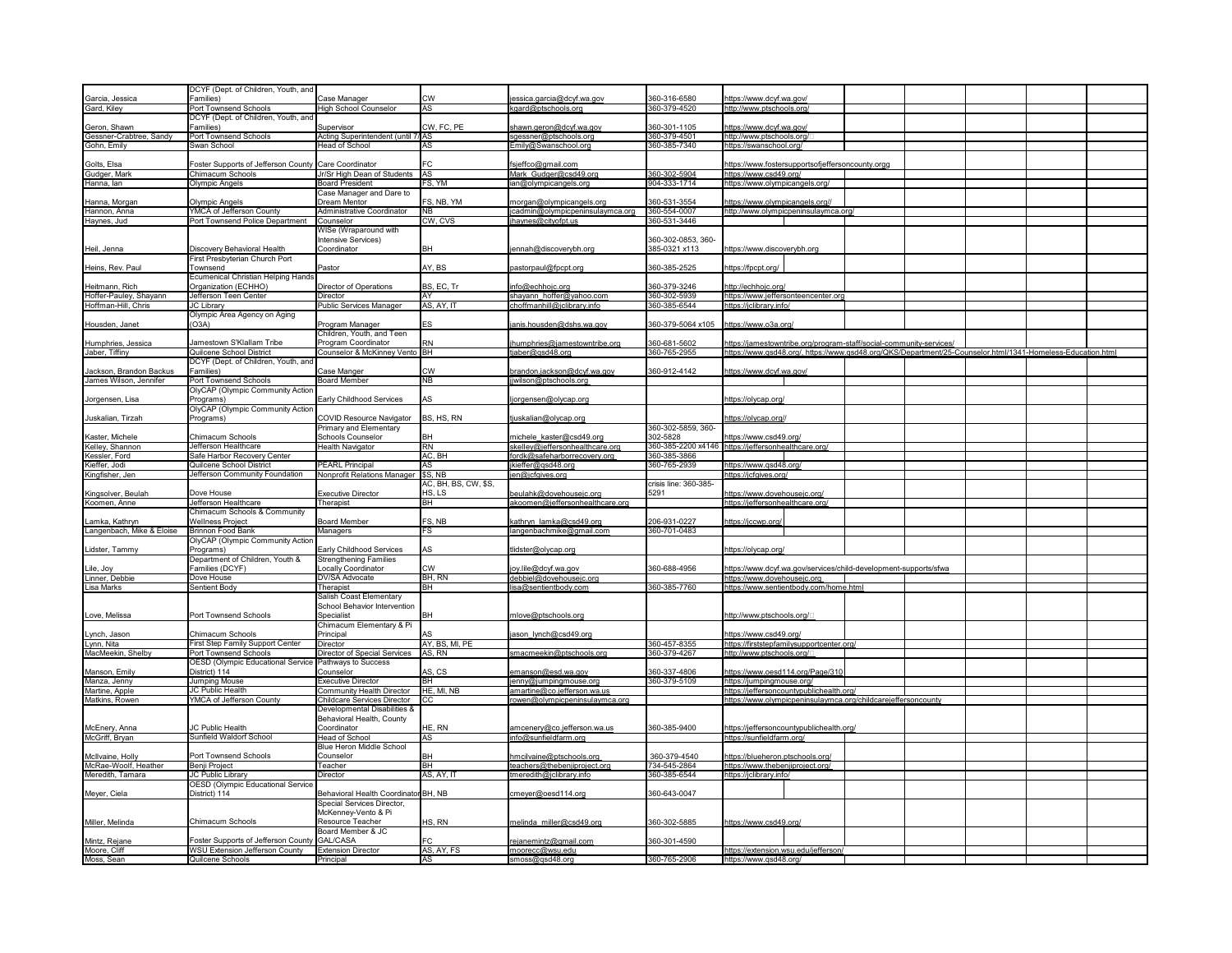| Moss, Shirley     | Port Townsend Food Bank                                 |                                   | <b>FS</b>         |                                       | 360-531-0275        |                                                                                                                 |  |
|-------------------|---------------------------------------------------------|-----------------------------------|-------------------|---------------------------------------|---------------------|-----------------------------------------------------------------------------------------------------------------|--|
|                   |                                                         | Manager                           |                   | shirley@chainmaker.com                |                     | https://jeffersoncountyfoodbanks.org/port-townsend.html                                                         |  |
|                   |                                                         | Probation/At Risk Youth Case      |                   |                                       |                     |                                                                                                                 |  |
|                   | lefferson County Juvenile and                           | Manager, Truancy                  |                   |                                       |                     |                                                                                                                 |  |
| Munnich, Kurt     | Family Court Division                                   | Coordinator                       | AS, LS            | kmunnich@co.jefferson.wa.us           | 360-531-3976        | https://www.jeffersoncountypublichealth.org/753/Juvenile-Family-Court-Division                                  |  |
|                   |                                                         | Licensed Psychologist &           |                   |                                       |                     |                                                                                                                 |  |
|                   | Dr. Alexandra Murphy Clinical                           | Psychology Instructor             |                   |                                       |                     |                                                                                                                 |  |
|                   |                                                         |                                   |                   |                                       |                     |                                                                                                                 |  |
| Murphy, Alexandra | Psychologist                                            | (SeattleU)                        | BH, PE            | dralexandramurphy@gmail.com           | 360-726-2367        | www.alexandramurphyphd.com                                                                                      |  |
|                   |                                                         | Counselor at Chimacum             |                   |                                       |                     |                                                                                                                 |  |
|                   | MCS Counseling (in partnership with                     | Creek Primary, Chimacum           |                   |                                       |                     |                                                                                                                 |  |
|                   |                                                         |                                   |                   |                                       |                     |                                                                                                                 |  |
|                   | JCPH and School Based Health                            | Elementary, and Salish Coast      |                   |                                       |                     |                                                                                                                 |  |
| Murray, Ann       | Centers)                                                | Elementary                        | BH                | amurray@mcscounseling.org             | 360-698-5883        | https://www.mcscounseling.com                                                                                   |  |
|                   |                                                         | Lead FRC, Office Mgr              |                   |                                       |                     |                                                                                                                 |  |
|                   | Concerned Citizens                                      | Programs Director                 | ES, RN            | janie235@hotmail.com                  | 360-379-1315        |                                                                                                                 |  |
| Nelson, Janie     |                                                         |                                   |                   |                                       |                     | http://www.concernedcitizenspnw.org/index.html                                                                  |  |
|                   |                                                         | <b>Building Futures Program</b>   |                   |                                       |                     |                                                                                                                 |  |
| Nixon, Dana       | /MCA of Jefferson County                                | Coordinator                       | AY, YM            | dana@olympicpeninsulaymca.org         | 360-385-5811 x207   | https://www.olympicpeninsulaymca.org/buildingfutures                                                            |  |
| Nole, Joe         | JC Sheriff's Office                                     | Sheriff                           | CVS, CW           | inole@co.jefferson.wa.us              |                     | https://www.co.jefferson.wa.us/172/Sheriff                                                                      |  |
|                   |                                                         |                                   | <b>BH</b>         |                                       | 360-385-0321 x301   |                                                                                                                 |  |
| Novelli, Jim      | Discovery Behavioral Health                             | <b>Executive Director</b>         |                   | jimn@discoveryBH.org                  |                     | https://www.discoverybh.org                                                                                     |  |
|                   |                                                         | CHIP (Community Health            |                   |                                       |                     |                                                                                                                 |  |
|                   |                                                         | Improvement Plan) Co-             |                   |                                       |                     |                                                                                                                 |  |
| Nowak, John       | Jefferson Healthcare                                    | Director                          | NB. PH            | nowak@jeffersonhealthcare.org         | 360-385-3831        | https://www.behealthyjefferson.com/                                                                             |  |
|                   |                                                         |                                   |                   |                                       |                     |                                                                                                                 |  |
|                   |                                                         | Community Prevention              |                   |                                       |                     |                                                                                                                 |  |
| Obermeyer, Karen  | JC Public Health                                        | Services                          | HE, MI            | kobermeyer@co.jefferson.wa.us         | 360-385-9417        | https://jeffersoncountypublichealth.org/⊡                                                                       |  |
|                   |                                                         | FNP, High School Based            |                   |                                       | 360-385-9400(opt 3) |                                                                                                                 |  |
|                   |                                                         |                                   |                   |                                       |                     |                                                                                                                 |  |
| O'Brien, Susan    | JC Public Health                                        | <b>Health Clinic</b>              | BH, HE, PH        | sobrien@co.jefferson.wa.us            | 360-390-8560        | https://www.co.jefferson.wa.us/521/School-Based-Health-Centers                                                  |  |
|                   | Olympic Angels & Quimper Unitarian Board Member & Youth |                                   |                   |                                       |                     |                                                                                                                 |  |
| Ohlgren, Beau     | Universalist Fellowship                                 | Ministries                        | AY, FC, YM        | dfm@quuf.org                          | 208-301-4100        | https://www.olympicangels.org/, https://www.quuf.org                                                            |  |
| Osterman, Cynthia | Benji Project                                           | Founder                           | <b>BH</b>         | cynthia@thebenjiproject.org           | 971-248-6027        | https://www.thebenjiproject.org/                                                                                |  |
|                   |                                                         |                                   |                   |                                       |                     |                                                                                                                 |  |
|                   | Jefferson County Juvenile and                           | Juvenile Detention Manager,       |                   |                                       |                     |                                                                                                                 |  |
| Parcher, Kelli    | Family Court Division                                   | Youth Navigator                   | BH, LS, NB, RN    | kparcher@co.jefferson.wa.us           |                     | https://www.jeffersoncountypublichealth.org/753/Juvenile-Family-Court-DivisionD                                 |  |
| Redmon, Frank     | Quilcene Schools                                        | Superintendent                    | AS                | fredmon@gsd48.org                     | 360-765-2902        | https://www.qsd48.org/                                                                                          |  |
| Revord, Liz       | PT Recyclery                                            | <b>Executive Director</b>         | AY. Tr            | Programs@ptrecyclery.org              | 360-643-1755        | https://www.ptrecyclery.org/                                                                                    |  |
|                   |                                                         |                                   |                   |                                       |                     |                                                                                                                 |  |
| Richardson, Brian | Dove House                                              | Recovery Cafe Manager             | BH, BS, RN        | brianr@dovehousejc.org                | 360-385-5292        | https://www.dovehousejc.org/                                                                                    |  |
| Rodgers, Sarah    | Dove House                                              | Advocate                          | BH, RN            | sarahr@dovehousejc.org                | 360-385-5292        | https://www.dovehousejc.org/                                                                                    |  |
|                   | Port Hadlock Community United                           |                                   |                   |                                       |                     |                                                                                                                 |  |
|                   |                                                         |                                   |                   |                                       |                     |                                                                                                                 |  |
| Rosekrans, Scott  | Methodist Church                                        | Pastor                            | FS, HS            | pastorscottrosekrans@gmail.com        | 360-385-1579        | http://www.hadlockchurch.com                                                                                    |  |
|                   | Port Townsend Schools &                                 |                                   |                   |                                       |                     |                                                                                                                 |  |
| Ross, Doug        | Skillmation                                             | <b>Board Member</b>               | AS (tutoring), YM | tross@ptschools.org                   |                     | ttps://www.skillmation.org/                                                                                     |  |
|                   |                                                         |                                   |                   |                                       |                     |                                                                                                                 |  |
| Rubenstein, Sarah | Port Townsend Schools                                   | Director of Communications        | AS, NB, RN        | srubenstein@ptschools.org             |                     | http://www.ptschools.org/                                                                                       |  |
|                   |                                                         | Birth-3 Programs, Family          |                   |                                       |                     |                                                                                                                 |  |
| Salter, Shaune    | Concerned Citizens                                      | Resource Coordinator (FRC) CC, RN |                   | salter@ccpnw.org                      | 509-619-3014        | http://www.concernedcitizenspnw.org/index.html                                                                  |  |
|                   |                                                         |                                   |                   |                                       |                     |                                                                                                                 |  |
|                   |                                                         | Community Prevention and          |                   |                                       |                     |                                                                                                                 |  |
|                   |                                                         | Wellness Initiative               |                   |                                       |                     |                                                                                                                 |  |
| Scalf, Lindsay    | <b>IC Public Health</b>                                 | Coordinator                       | AS, PE, PH        | scalf@co.jefferson.wa.us              |                     | https://jeffersoncountypublichealth.org/                                                                        |  |
|                   | Jumping Mouse Childrens Center                          |                                   | BH, NB            |                                       | 360-379-5109 x256   |                                                                                                                 |  |
| Scarboro, Jean    |                                                         | <b>Clinical Director</b>          |                   | jean@jumpingmouse.org                 |                     | https://jumpingmouse.org/                                                                                       |  |
| Schroeder, Sam    | OlyCAP                                                  | Youth Housing                     | HS, RN            | sschroeder@olycap.org                 | 360-301-5358        | https://olycap.org                                                                                              |  |
| Selle, Stephanie  | Olympic Angels                                          | Case Manager                      | FC, YM            | stephanie@olympicangels.org           |                     | https://www.olympicangels.org/                                                                                  |  |
| Simmons, Alicia   | <b>Brinnon Community Center</b>                         | Director of Communications        | ES, FS, NB        | asimmons@olyCAP.org                   | 253-279-4896        | https://www.bsd46.org/, https://www.facebook.com/BrinnonCommunityCenter/                                        |  |
|                   |                                                         |                                   |                   |                                       |                     |                                                                                                                 |  |
|                   | Port Townsend Schools & MCS                             | High School Based Health          |                   |                                       |                     |                                                                                                                 |  |
| Smith, Megan      | Counseling                                              | Clinic, Mental Health             | BH                | msmith@mcscounseling.org              | 360-379-4609        | https://www.mcscounseling.com                                                                                   |  |
|                   | Department of Children, Youth &                         |                                   |                   |                                       |                     |                                                                                                                 |  |
|                   |                                                         |                                   |                   | tom.stokes@dcyf.wa.gov                |                     |                                                                                                                 |  |
| Stokes, Tom       | Families (DCYF)                                         | Area Administrator                | <b>CW</b>         |                                       | 360-286-8109        | https://www.dcyf.wa.gov                                                                                         |  |
| Sullivan, Rachel  | Jamestown S'Klallam Tribe                               | Client Services Navigator         | <b>RN</b>         | rsullivan@jamestowntribe.org          | 360-681-4606        | https://jamestowntribe.org/program-staff/social-community-services/                                             |  |
| Surber, Troy      | Port Townsend Police                                    | Chief of Police                   | CVS, CW           | surber@cityofpt.us                    |                     |                                                                                                                 |  |
|                   | Olympic Area Agency on Aging                            |                                   |                   |                                       | 360-385-2552, 800-  |                                                                                                                 |  |
|                   |                                                         |                                   |                   |                                       |                     |                                                                                                                 |  |
| Svien, Jan        | (O3A)                                                   | Caregiver Support                 | <b>ES, \$S</b>    | svienjl@dshs.wa.gov                   | 801-0050            | https://www.o3a.org/programs/caregiver-support/kinship-caregiver-support-program-kcsp-relatives-as-parents-rap/ |  |
| Tell, Stephanie   | Chimacum Schools                                        | Jr/Hs Counselor                   | AS, HB            | stephanie tell@csd49.org              | 360-302-5949        | https://www.csd49.org                                                                                           |  |
|                   |                                                         | Diversion Coordinator,            |                   |                                       |                     |                                                                                                                 |  |
|                   |                                                         | Probation Counselor.              |                   |                                       |                     |                                                                                                                 |  |
|                   |                                                         |                                   |                   |                                       |                     |                                                                                                                 |  |
|                   |                                                         | Education & Employment            |                   |                                       |                     |                                                                                                                 |  |
| Thomas, Darrell   | IC Juvenile & Family Court Division                     | Training                          | LS, YM            | dthomas@co.jefferson.wa.us            |                     | https://www.jeffersoncountypublichealth.org/753/Juvenile-Family-Court-Division                                  |  |
|                   |                                                         | Salish Coast Counselor &          |                   |                                       |                     |                                                                                                                 |  |
|                   |                                                         |                                   |                   |                                       |                     |                                                                                                                 |  |
| Thomas, Ellen     | Port Townsend Schools                                   | Backpacks for Kids                | AS, BH            | ethomas@ptschools.org                 | 360-379-4888        | http://www.ptschools.org/⊡                                                                                      |  |
| Tippis, Leslie    | Quilcene Food Bank                                      | Manager                           | FS                | tippinsleslie@yahoo.com               | 360-765-0904        | https://jeffersoncountyfoodbanks.org/quilcene.html                                                              |  |
| Trolin, Martha    | <b>Skillmation</b>                                      | Mentor Coordinator                | AS, YM            | martha@skillmation.org                | 505-690-5874        | https://www.skillmation.org/                                                                                    |  |
| Troxler, Samantha | OlyCAP                                                  | Housing Coordinator               | BS, HS, RN        | stroxler@olycap.org                   |                     | https://olycap.org/                                                                                             |  |
|                   |                                                         |                                   |                   |                                       |                     |                                                                                                                 |  |
| Tyler, Matt       | JC Parks & Recreation                                   | Manager                           | AY, PH            | mtyler@co.jefferson.wa.us             | 360-385-9129        | https://www.countyrec.com/info/facilities/                                                                      |  |
|                   |                                                         | Supervisor, Family Nurse          |                   |                                       |                     |                                                                                                                 |  |
|                   |                                                         | Partnership Nurse Family          |                   |                                       |                     |                                                                                                                 |  |
|                   |                                                         | Partnership & Maternity           |                   |                                       |                     |                                                                                                                 |  |
|                   |                                                         |                                   |                   |                                       |                     |                                                                                                                 |  |
| Umeda, Yuko       | IC Public Health                                        | <b>Support Services</b>           | MI, PH            | /Umeda@co.jefferson.wa.us             | 860-385-9416        |                                                                                                                 |  |
| Verheggen, Hilary | Port Townsend Library                                   | <b>Youth Services</b>             | AS, AY, IT        | hverheggen@cityofpt.us                | 360-344-3059        | https://ptpubliclibrary.org/library                                                                             |  |
|                   |                                                         | Salish Coast & Blue Heron         |                   |                                       |                     |                                                                                                                 |  |
|                   |                                                         |                                   |                   |                                       |                     |                                                                                                                 |  |
|                   | Port Townsend Schools & Kitsap                          | Behavior Interventionist, In-     |                   |                                       |                     |                                                                                                                 |  |
| Vervynck, Jenny   | Mental Health                                           | School Assistance                 | BH, PE, RN        | vervynck@ptschools.org                | 360-620-9814        | http://www.ptschools.org/L                                                                                      |  |
|                   |                                                         | Clallam Resilience Project        |                   | resilienceproject@unitedwayclallam.or |                     |                                                                                                                 |  |
|                   |                                                         |                                   |                   |                                       |                     |                                                                                                                 |  |
| Wahlen, Minnie    | Clallam County United Way                               | Coordinator                       | <b>NB</b>         |                                       |                     | http://clallamresilienceproject.org                                                                             |  |
|                   |                                                         | RN, School Health                 |                   |                                       |                     |                                                                                                                 |  |
| Watkins, Jennie   | Port Townsend School District                           | Consultant                        | PH                | watkins@ptschools.org                 | 360-379-4532        |                                                                                                                 |  |
|                   |                                                         | <b>Family Court Services</b>      |                   |                                       |                     |                                                                                                                 |  |
|                   |                                                         |                                   |                   |                                       |                     |                                                                                                                 |  |
|                   | JC Juvenile and Family Court                            | Assistant, Coordination of        |                   |                                       |                     |                                                                                                                 |  |
| Whipple, Kristina | Division                                                | Services (CONNECT)                | BH, RN, LS        | kwhipple@co.jefferson.wa.us           | 360-385-9190        | https://www.jeffersoncountypublichealth.org/753/Juvenile-Family-Court-Division                                  |  |
|                   |                                                         | Assistant Head of School          | <b>AS</b>         | bonnie@swanschool.net                 | 360-385-7340        | https://swanschool.org/                                                                                         |  |
| White, Bonnie     | Swan School                                             |                                   |                   |                                       |                     |                                                                                                                 |  |